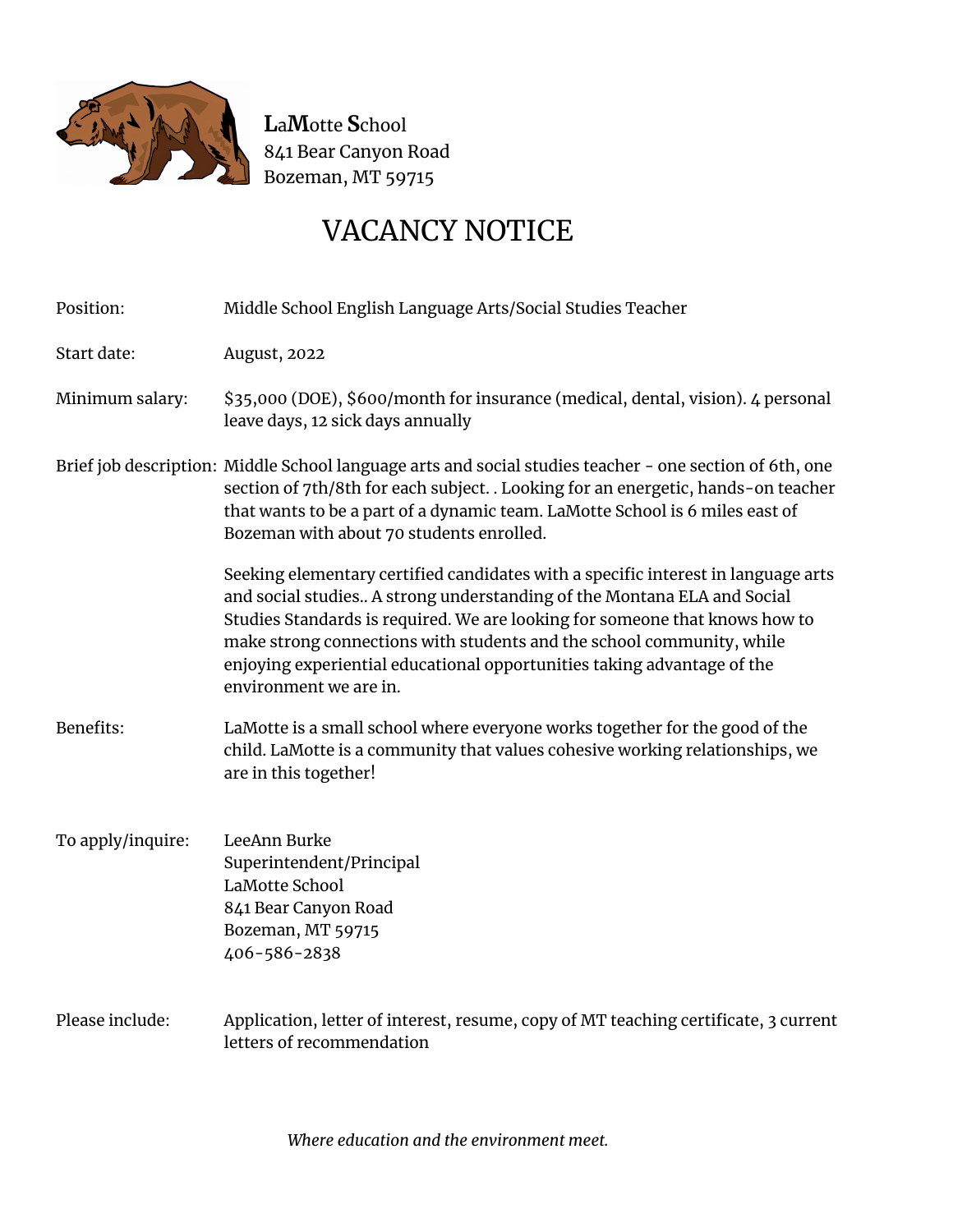

### VACANCY NOTICE

Position: Health/Physical Education Teacher

Start date: August, 2022

Brief job description: .2 FTE - 2 half days/week. Teach health and physical education to students in grades K-8, combined classrooms of K/1, 2nd/3rd, 4th/5th, and 6/7/8th.

Benefits: LaMotte is a small school where everyone works together for the good of the child. LaMotte is a community that values cohesive working relationships, we are in this together!

- To apply/inquire: LeeAnn Burke Superintendent/Principal LaMotte School 841 Bear Canyon Road Bozeman, MT 59715 406-586-2838
- Please include: Application, letter of interest, resume, copy of MT teaching certificate, 3 current letters of recommendation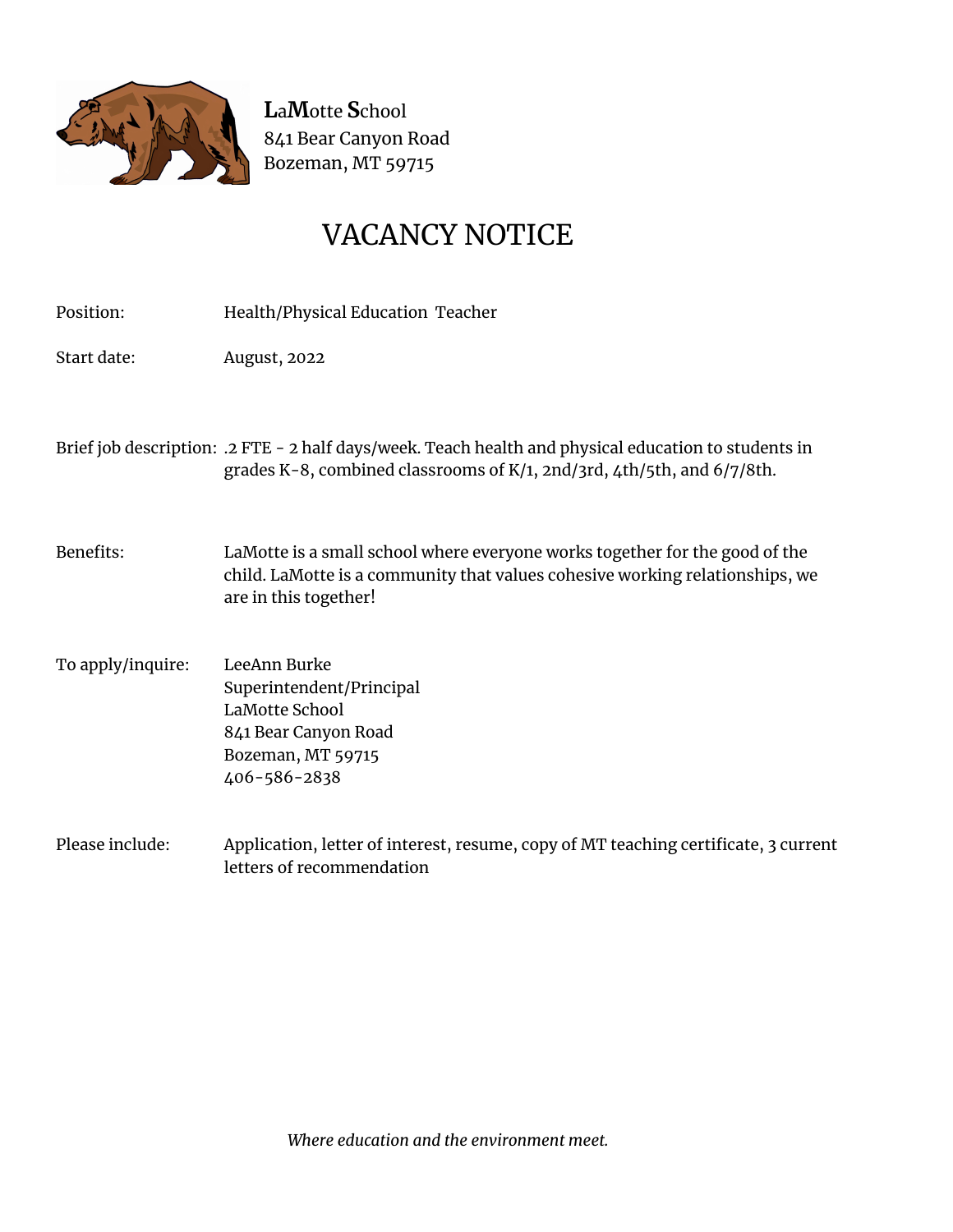

# VACANCY NOTICE

#### Position: **Guidance Counselor for grades K - 8 - .3 FTE - 12 hours/week**

Start date: August, 2022

Brief job description:

Counseling of individual students who are having problems in school..

Reviews and evaluates academic progress of students and makes recommendations for modifications as appropriate.

Consults with the teaching staff to facilitate counseling activities into the regular educational program.

Consults with teachers, other educational staff, and parents regarding the developmental needs of students.

Teaches weekly guidance classes to each grade level.

Complies with Board policies, rules, regulations, and directives.

Serves on the school Response to Intervention team.

- To apply/inquire: LeeAnn Burke Superintendent/Principal LaMotte School 841 Bear Canyon Road Bozeman, MT 59715 406-586-2838
- Please include: Application Letter of interest Resume Montana Counseling License Three recent letters of recommendation



*Where education and the environment meet.*